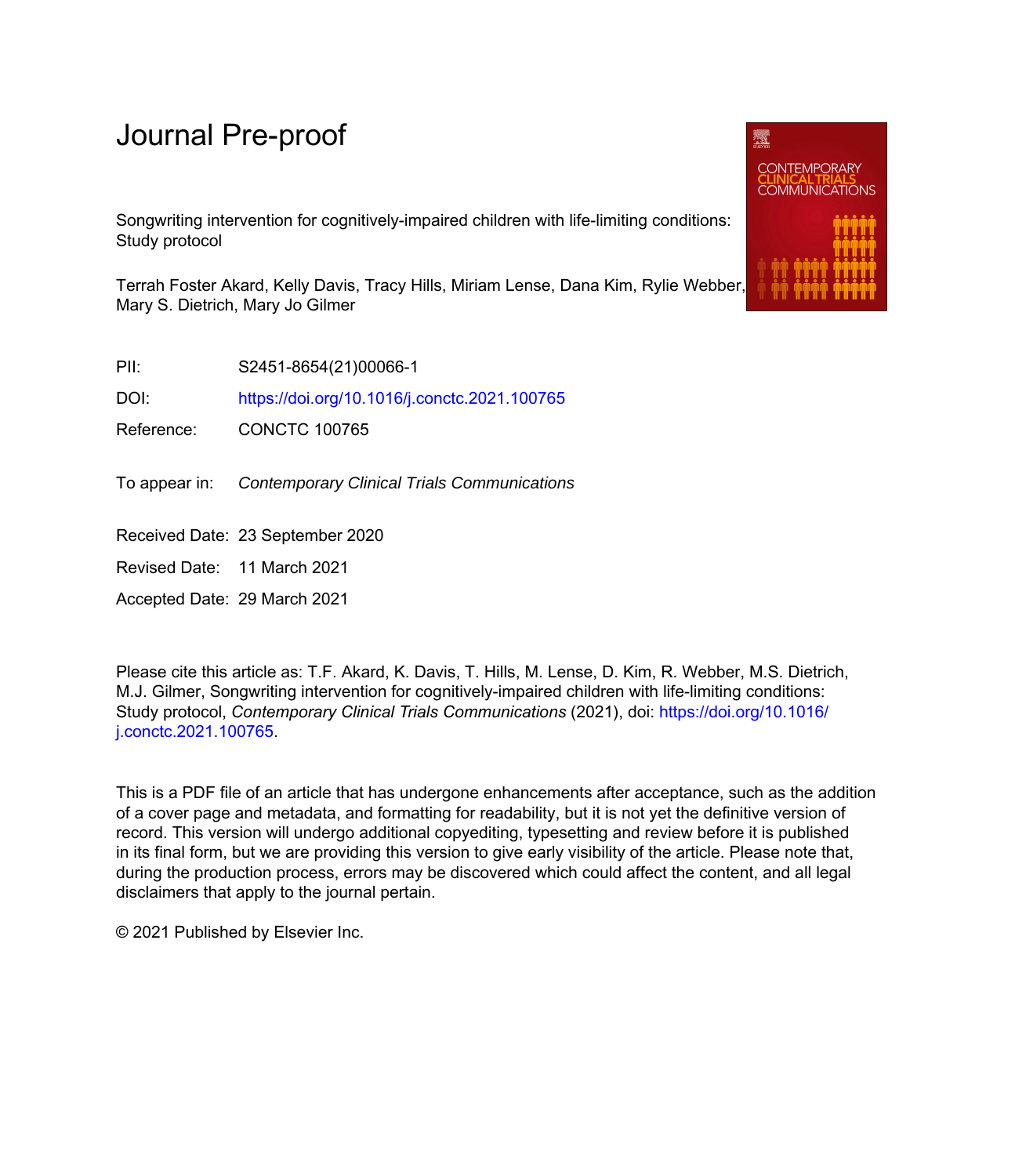# Songwriting Intervention for Cognitively-Impaired Children with Life-Limiting Conditions: Study Protocol

Terrah Foster Akard, PhD, RN, CPNP, FAAN,<sup>a</sup> Kelly Davis, PhD(c), MSN, CPNP-PC/AC,<sup>a,b</sup> Tracy Hills, DO,<sup>b</sup> Miriam Lense, PhD,<sup>a,c</sup> Dana Kim, MA, MT-BC, NICU MT,<sup>b</sup> Rylie Webber, MT-BC,<sup>b</sup> Mary S. Dietrich, PhD,<sup>a</sup> Mary Jo Gilmer, PhD, MBA, RN-BC, FAAN<sup>a,b</sup> aVanderbilt University, Nashville, TN, USA

**Monroe Carrell Jr. Children's Hospital at Vanderbilt, Nashville, TN, USA** <sup>c</sup>Vanderbilt University Medical Center, Nashville, TN, USA

Corresponding Author: Dr. Terrah Akard: terrah.akard@vanderbilt.edu<br>Journal Pre-proof<br>Journal Pre-proof<br>Journal Pre-proof<br>Journal Pre-proof<br>Journal Pre-proof<br>Journal Pre-proof<br>Journal Pre-proof<br>Journal Pre-proof<br>Journal Pr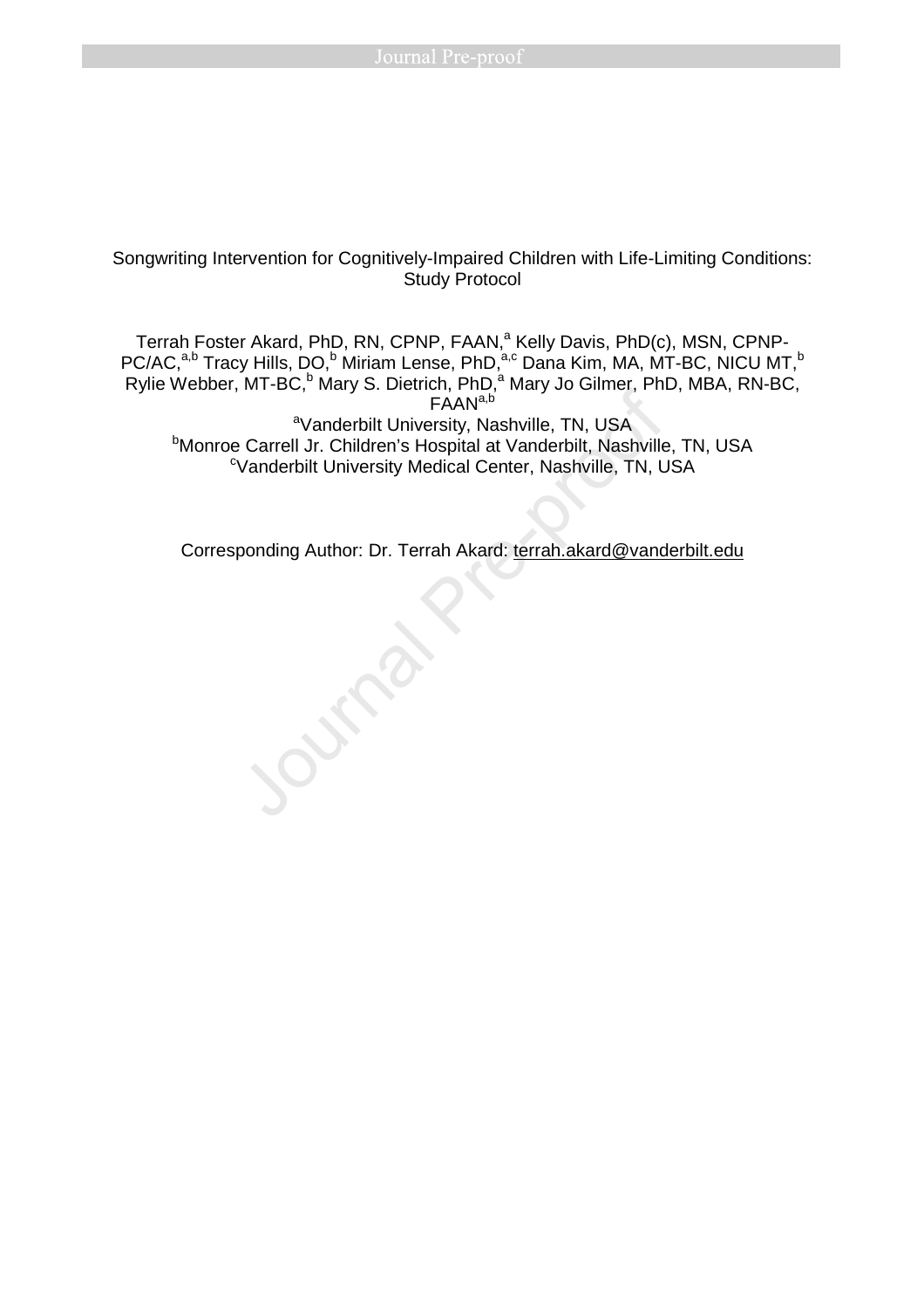## **Abstract**

Investigations evaluating the effectiveness of music-based interventions as a complementary approach to symptom management and health promotion for cognitively-impaired children with life-limiting conditions and their families are needed to minimize the physical and psychological burdens on individuals and their caregivers. Songwriting is one music-based strategy for a remote family-centered complementary approach to improve outcomes for cognitively-impaired children with life-limiting conditions, their parents, and families. The overall purpose of this study is to test the feasibility and preliminary efficacy of a songwriting intervention for cognitively-impaired children (ages 5-17 years) who are receiving palliative or complex care and their parents. Specific aims are to: (1) determine the feasibility of songwriting for cognitivelyimpaired children with life-limiting conditions and their parents, and (2) examine preliminary efficacy of songwriting for child psychological distress and physical symptoms, parent psychological distress, and family environment. The protocol for this 1-group pre-and post-intervention clinical trial  $(N = 25)$  is described. paramide children with life-limiting conditions and their parents, and (2) preliminary efficacy of songwriting conditions and their parents, and (2) preliminary efficacy of songwriting conditions and their parents, and (2)

**Keywords**: pediatrics, songwriting, music therapy, palliative care, palliative medicine,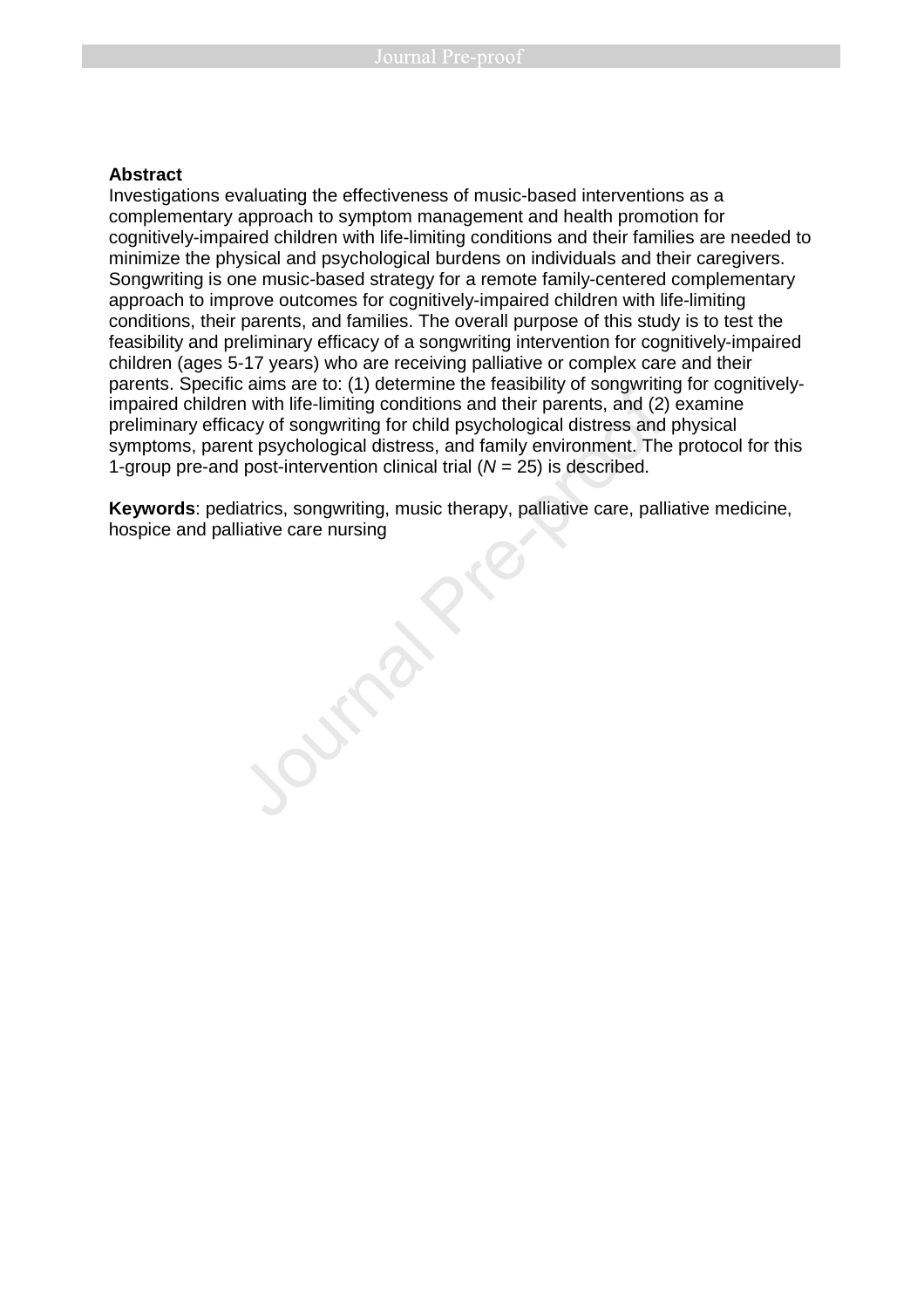#### **Background and Rationale**

 Nearly 500,000 children in the United States are living with life-limiting medical conditions.[1] These children and their parents represent a significant and compelling population at high risk for substantial physical discomfort, psychological distress and negative impact to the family environment.[2-13] Additional complexity occurs when lifelimiting conditions are accompanied by cognitive impairment (intellectual disability), the most common developmental disorder defined by intellectual and adaptive functioning significantly below average for a child's chronological age.[14, 15] Cognitively impaired children with life-limiting medical conditions are particularly vulnerable to these risks given their limited capacity to communicate physical and psychological symptoms[16]. They may also be in home-based settings with limited access to inpatient services at the hospital.[17-19] Parents of cognitively impaired children are at higher risk for anxiety, depression, and stress than parents of typically developing ill children. [20, 21]

Music therapy and other music-based interventions have been shown to improve psychological and physical outcomes in children with life-limiting conditions.[22-30] While cognitively-impaired children with life-limiting conditions are commonly offered pediatric palliative care music therapy in clinical practice, they are often excluded from research studies because interventions do not accommodate cognitively impaired or non-verbal children. Few studies have examined parent outcomes related to musicbased interventions. Research into existing music-based interventions for this population has rarely included family-centered approaches, which are vital for pediatric palliative care research and practice. So a minimal subset of cognitively impaired children are at high angles of cognitively impaired children are at high<br>ion, and stress than parents of typically developing ill<br>rapy and other music-based interventions have be

## **Study Aims**

The overall purpose of this study is to test the feasibility and preliminary efficacy of a songwriting intervention for cognitively-impaired children (ages 5-17 years) who are receiving palliative or complex care and their parents. Specific aims are to: (1) determine the feasibility of songwriting for cognitively-impaired children with life-limiting conditions and their parents, and (2) examine preliminary efficacy of songwriting for child psychological distress and physical symptoms, parent psychological distress, and family environment. We hypothesize that the intervention will be feasible and show positive trends to improve child, parent, and family outcomes.

### **Research Design and Methods Conceptual framework**

Guided by Haase's model,[31] we developed a family-centered songwriting intervention that is unique for cognitively-impaired children with advanced life-limiting conditions and their parents. The scientific premise of this study is that advanced lifelimiting conditions in children with cognitive impairment create an environment in which both ill children and their parents experience undesirable negative psychological and physical effects. Therapeutic intervention is needed to alleviate these negative effects. Alleviation of these effects may provide immediate benefits to both ill children and their parents, with potential long-term benefits to bereaved parents. The remarkable nature of music to influence health suggests that a family-centered songwriting intervention may be beneficial to cognitively-impaired children with progressively declining life-limiting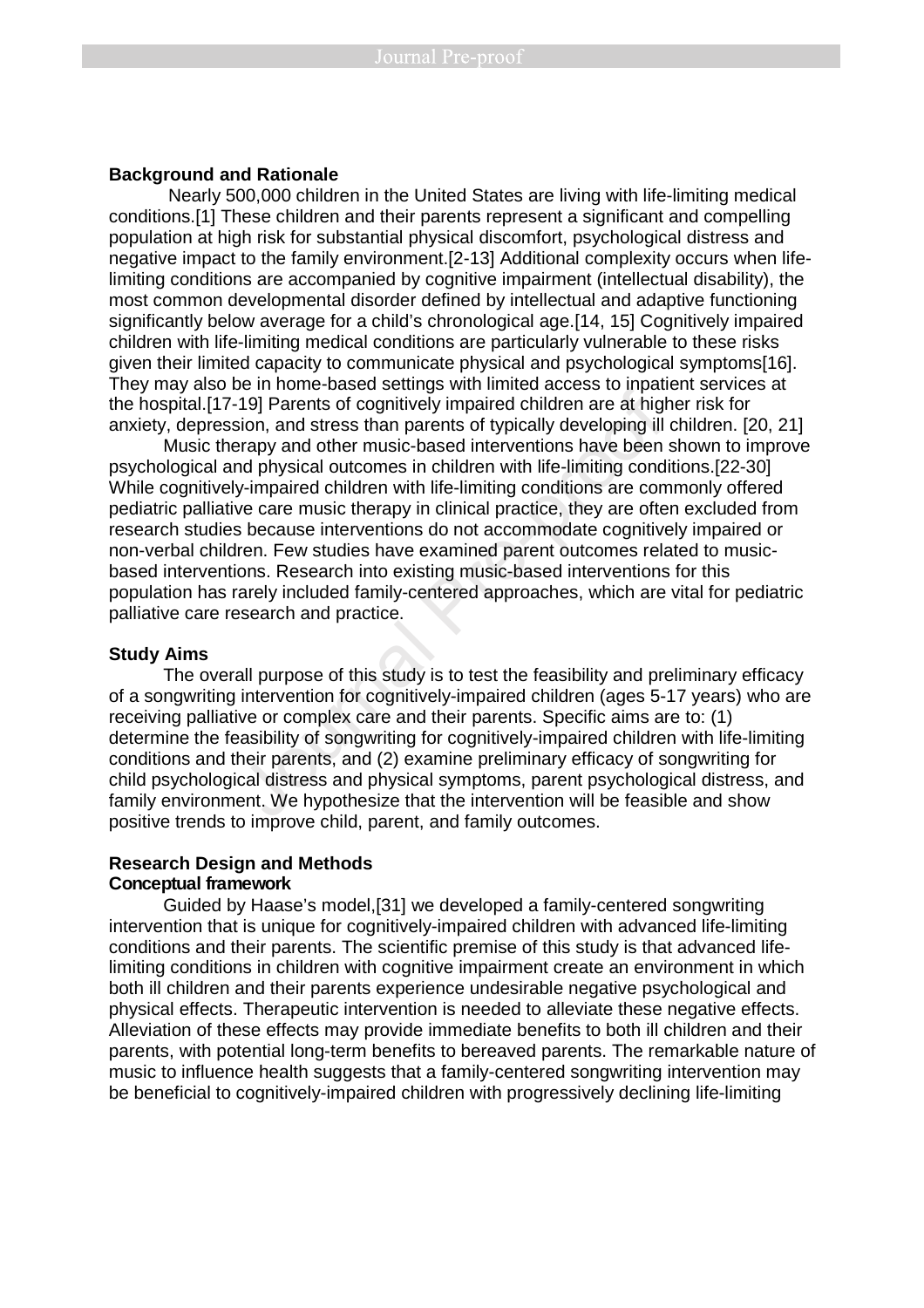illnesses and their parents. As such, the conceptual fram ework in Figure 1 guides this proposed study.

#### Study Sample

The target sam ple for this study is 25 child-parent dyads. Children 5 to 17 years of age with cognitive im pairm ent, receiving palliative or com plex care, with progressively declining disease, and with the ability to hear are eligible to participate. Parents m ust be 18 years of age or older, the individuals in the role of the child's primary and secondary parent caregivers based on parent self-report, cognitively intact, and able to speak and understand English. Parents may include mothers, fathers, or other family members and surrogate parents regardless of biological relationship to the child or sexual orientation. Both parents m ay participate in the intervention sessions; however, the coordinator will determine the primary parent caregiver (parent who spends the most hours per week caring for the child) during the initial recruitm ent process to com plete study assessm ents. Additionally, siblings of any age can participate in the intervention as determined by primary parent caregiver but will not complete any study assessments. example for this study is 25 child-parent dyads. Child<br>itive impairment, receiving palliative or complex care,<br>e, and with the ability to hear are eligible to participate<br>or older, the individuals in the role of the child'

#### Recruitm ent

Approval has been received from the Institutional Review Board (IRB). Participants will be enrolled from the pediatric palliative care and com plex care departm ents at Vanderbilt University M edical Center. The study coordinator will work closely with the pediatric palliative care team to identify eligible participants and obtain nam es of potentially eligible children, including perm ission from the child's palliative care physician or nurse practitioner to approach the parent and child. The coordinator will either (a) mail an introductory letter to parents describing the study and providing an opt-out phone num ber or em ail address if they do not want to be contacted further, or (b) approach parents in coordination of a scheduled outpatient visit or inpatient stay for children who have scheduled appointm ents. Attending physicians/nurse practitioners will be encouraged to briefly introduce the study when possible.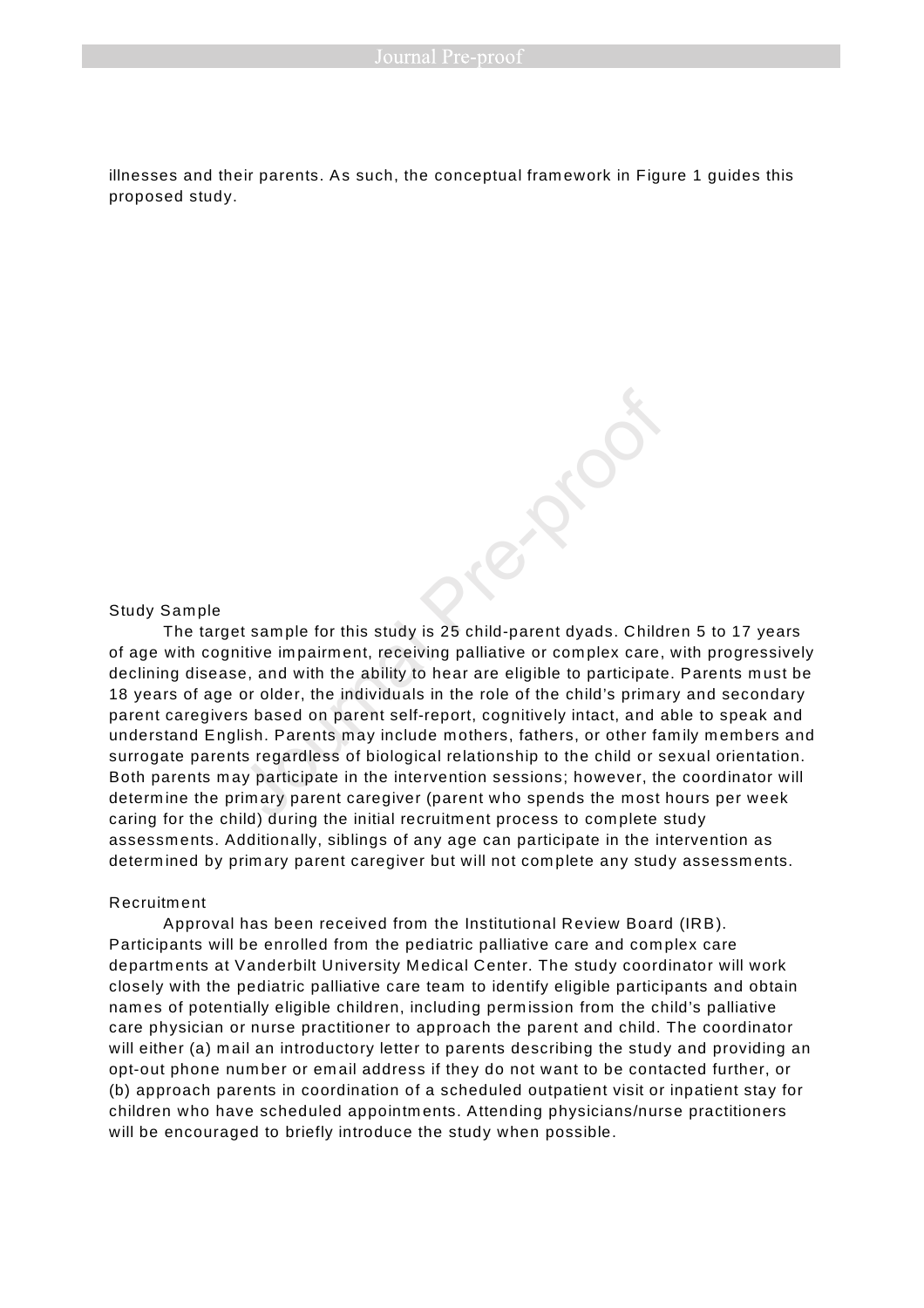For all eligible parents, the coordinator will obtain verbal parent consent, and confirm contact information (phone, email, mailing address) to send any study documents (e.g., study reminders, REDCap survey link). Written consent will be obtained via REDCap (a secure, web-based electronic research platform) prior to participation. Ill children are not expected to have the decision-making capacity to assent; thus, the IRB approved a waiver of child assent for the ill children. Verbal and written consent/assent will be obtained for all eligible siblings.

#### Study activities

We will use a 1 group pre- and post-test, repeated measures, clinical trial design. Data collection will take place at baseline (T1), within 1 week post-intervention (T2), and within 1 month of after death of a child (T3). Assessment time points were selected based on our preliminary work and similar adult and pediatric studies.[31-33]

T1 Baseline/Pre-Intervention: Parents will complete T1 measures electronically online via REDCap, a secure website for building and managing online surveys and databases.[34, 35] As soon as consent is obtained, the coordinator will send the electronic link to the REDCap survey. The coordinator will make reminder calls or send reminder emails for surveys not completed within 1 week.

T2-T3 Post-Intervention: Parents will repeat baseline questionnaires at T2 and T3. Parents will also complete a satisfaction survey to help further inform intervention outcomes (i.e., what has been helpful/non-helpful about the intervention).

## Songwriting intervention

 Board-certified music therapists will deliver the intervention beginning within 1 week after baseline (T1) measures are complete. Similar to previous studies,[31] childparent dyads will participate in 4 weekly sessions over 4 weeks that will guide parents to write song lyrics about their child. The coordinator and music therapist schedule exact days and times based on family preference. A music DVD will be created by incorporating (a) the audio-recording of the song lyrics, (b) musical accompaniment, (c) photographs and video of child and family interactions, and (d) audio-recordings of physiological aspects (verbalizations, respirations) of the child. The protocol was originally developed for in-person delivery of intervention sessions, in coordination with inpatient or outpatient clinic visits. Due to COVID-19, however, the protocol has been revised to a remotely-delivered intervention using videoconferencing (Zoom). Intervention session content is summarized in Table 1. which the place of subsidiary (117), when in the prior theories the control of a fair death of a child (T3). Assessment time points well eliminary work and similar adult and pediatric studies. [ine/Pre-Intervention: Parent

#### Table 1. Songwriting Intervention: Individual Session Content **Session**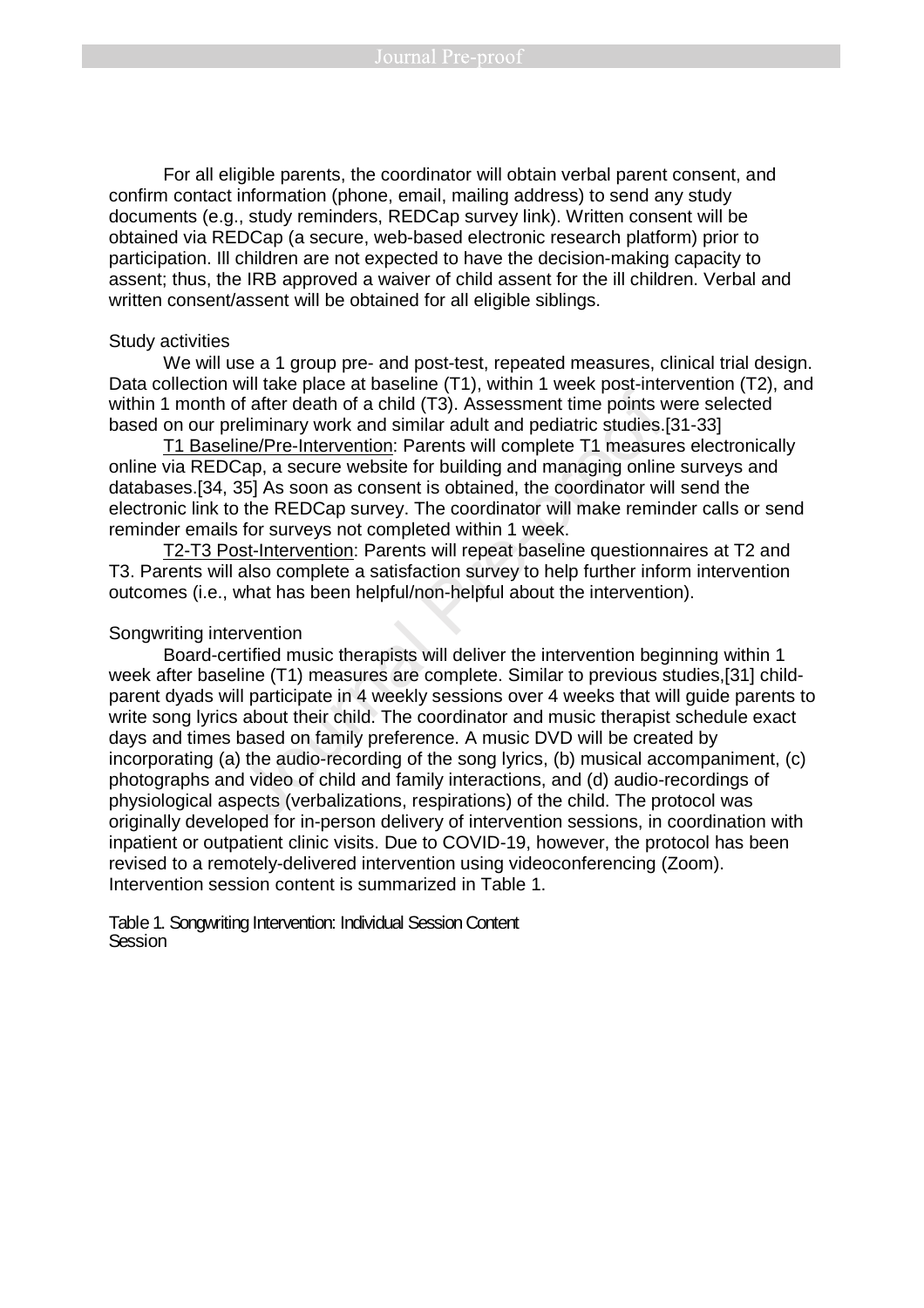| Lyrics     |            | Sing/rehearse completed song<br>$\blacksquare$                                                                   |
|------------|------------|------------------------------------------------------------------------------------------------------------------|
|            |            | Discuss child physiological aspects (respirations, verbalizations) for music DVD<br>$\overline{\phantom{0}}$     |
|            |            | Discuss visual images for music DVD (artwork, photographs) -<br>$\overline{\phantom{0}}$                         |
|            |            | memories/importance to family                                                                                    |
|            |            | Sing/rehearse song with music therapist providing live accompaniment<br>$\blacksquare$                           |
| 3          | $1.5$ hour | Record vocal soundtrack for video<br>$\overline{a}$                                                              |
| Sing       |            | Listen to completed soundtrack<br>$\blacksquare$                                                                 |
| and        |            | Audio record child physiological aspects (respirations, verbalizations) that will be<br>$\overline{\phantom{0}}$ |
| Record     |            | incorporated into song and final music DVD                                                                       |
|            |            | Gather visual images and/or music therapist uses images/video clips recorded<br>$\overline{a}$                   |
|            |            | during intervention sessions                                                                                     |
|            |            | Complete storyboard<br>$\overline{\phantom{0}}$                                                                  |
| 4          |            | Share music video draft with family; discuss any suggested edits<br>-                                            |
| Final      | 0.5 hours  | Discuss thoughts about/reflections of songwriting project<br>-                                                   |
| Music      |            | Educate family on how they can use final DVD therapeutically<br>$\blacksquare$                                   |
| <b>DVD</b> |            | Finalize music DVD, create individualized DVD label for family<br>$\overline{a}$                                 |
|            |            | Mail 2 final music DVDs to family<br>$\overline{\phantom{0}}$                                                    |

## **Fidelity**

Treatment fidelity will be enhanced through regular team meetings and training. We will offer all participants the same number of intervention sessions, and sessions will have the same established number of minutes. We will measure dose intensity by recording the minutes of each session and the number of sessions completed by each participant. After each intervention session, music therapists will complete a standardized fidelity checklist to monitor whether or not all study activities were followed as planned. ours<br>
Discuss thoughts about/reflections of songwriting pre-<br>
Discuss thoughts about/reflections of songwriting pre-<br>
Educate family on how they can use final DVD there<br>
- Finalize music DVD, create individualized DVD labe

## **Measures**

Instruments were selected based on outcome variables identified in previous music-based intervention studies and on our previous work.[22, 24, 25, 31, 36-40] When possible, Patient-Reported Outcomes Measurement Information System (PROMIS) measures based on sound psychometrics and developed to enhance communication among clinicians and patients in diverse research and clinical settings were selected.[41] PROMIS parent-proxy measures were developed for parents serving as proxy reporters for children ages 5-17 years; thus, these tools are ideal for measuring child outcomes for cognitively impaired children 5-17 years of age who are unable to self-report.

Table 2. Measures Aim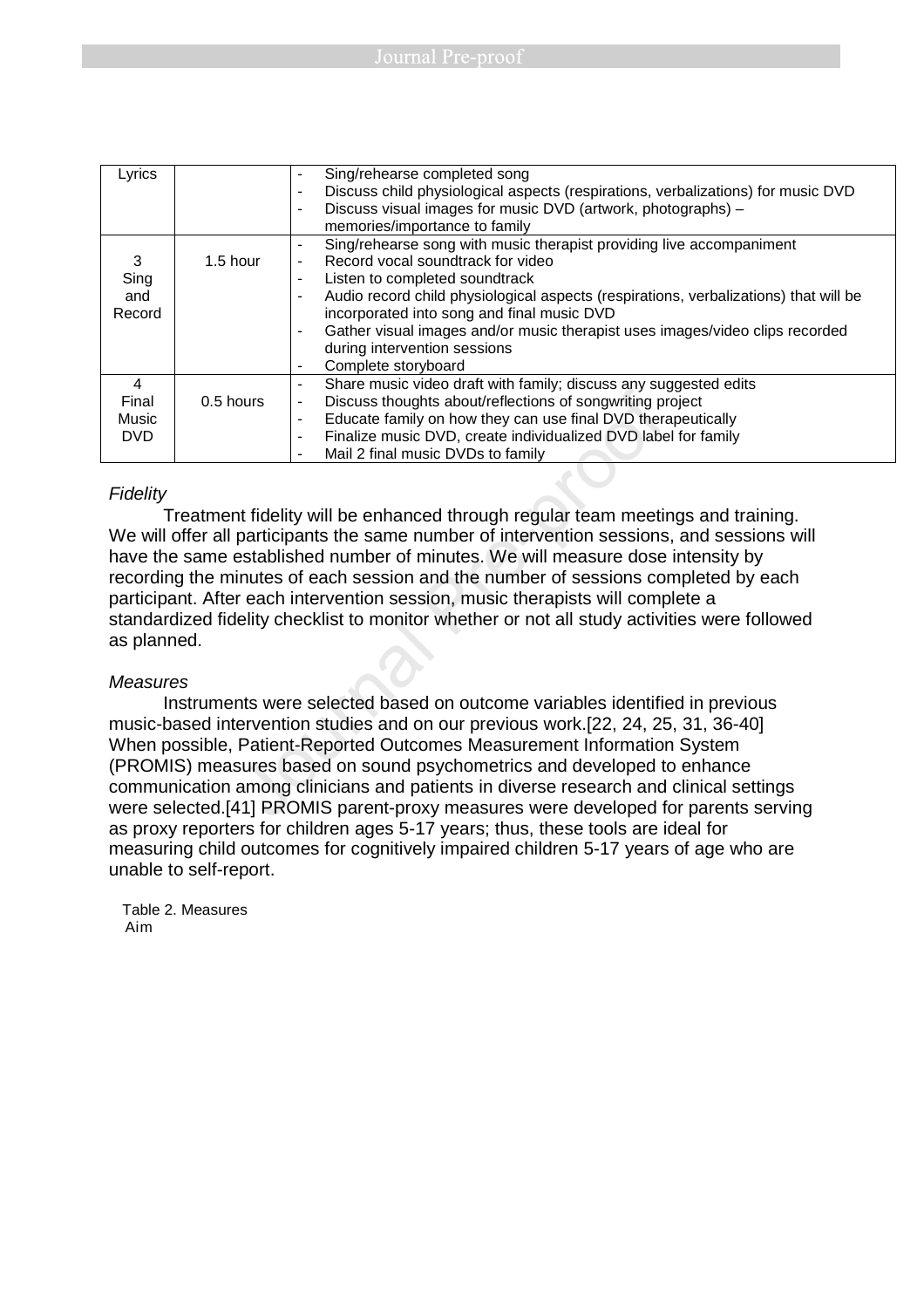| -2 | Parent psychological | <b>PROMIS Anxiety – Short Form[46, 47]</b>            | $T1-T3$ |
|----|----------------------|-------------------------------------------------------|---------|
|    | distress             | NIH Toolbox Perceived Stress Survey[48, 49]           | $T1-T3$ |
|    |                      | <b>PROMIS Sleep Disturbance – Short Form[50]</b>      | $T1-T3$ |
|    | Family environment   | Family Adaptability & Cohesions Scales (FACES IV)[31, | T1-T3   |
|    |                      | 511                                                   |         |

\*= completed by staff

## Data analysis

Analysis of the feasibility and preliminary effects of songwriting on child and parent psychological distress, child physical symptoms, and family environment will be conducted using SPSS and STATA statistical software. Frequency distributions will summarize the rates of recruitment and retention to inform recruitment targets and the feasibility of protocol completion in this population for future work. If a child dies on study prior to completing the intervention, partial data (e.g., recruitment and retention data) will still be used to inform future studies. Descriptive statistical and graphical methods will be used to summarize and visualize patterns in the study outcome data distributions at each time of assessment. Given measurement error inherent in selfreported outcomes, reliable change indices (RCI) will be generated for each of the PROMIS outcomes.[52-54] Frequency distributions will summarize the distributions of reliable change (decrease, staying the same, increase) for each measure. Patterns of associations of the participant demographic and clinical characteristics, as well as PROMIS T1 values, with the RCIs will be examined graphically and via the use of effect size indices (correlations or Cohen's d as appropriate). Results from these analyses will provide invaluable information for future larger studies by informing which sets of patients with specific characteristics benefitted the most from the songwriting intervention. rates of recruitment and retention to inform recruitment<br>tocol completion in this population for future work. If a<br>mpleting the intervention, partial data (e.g., recruitmer<br>used to inform future studies. Descriptive statis

## **Discussion**

Songwriting may be an important strategy for a family-centered music therapy intervention to improve physical and psychological outcomes for cognitively impaired children with life-limiting conditions and their parents. We have developed a novel family-centered songwriting intervention for cognitively-impaired children with lifelimiting conditions and their parents.

 This study is innovative in testing an empirically-based family-centered songwriting intervention for cognitively-impaired children with life-limiting conditions and their parents. Gaps exist in the music therapy literature for evidence-based interventions that include this population. We will include children with cognitive impairments as songwriting contributors by incorporating audio-recordings of their physiological aspects (verbalizations, respirations) based on biomusic research.[55] Parents will contribute to writing song lyrics about their child, selecting the child's preferred music/song, and singing or co-singing the final audio-recording of the song to be used in the final music DVD. Other family members (e.g., siblings) can be involved throughout the process. Family interactions will be documented via photographs and video and incorporated into the final music DVD. This novel approach has strong potential to shift the paradigm of standard of care for music-based interventions such as music therapy, not only in pediatric palliative care, but also other populations who could benefit from our methods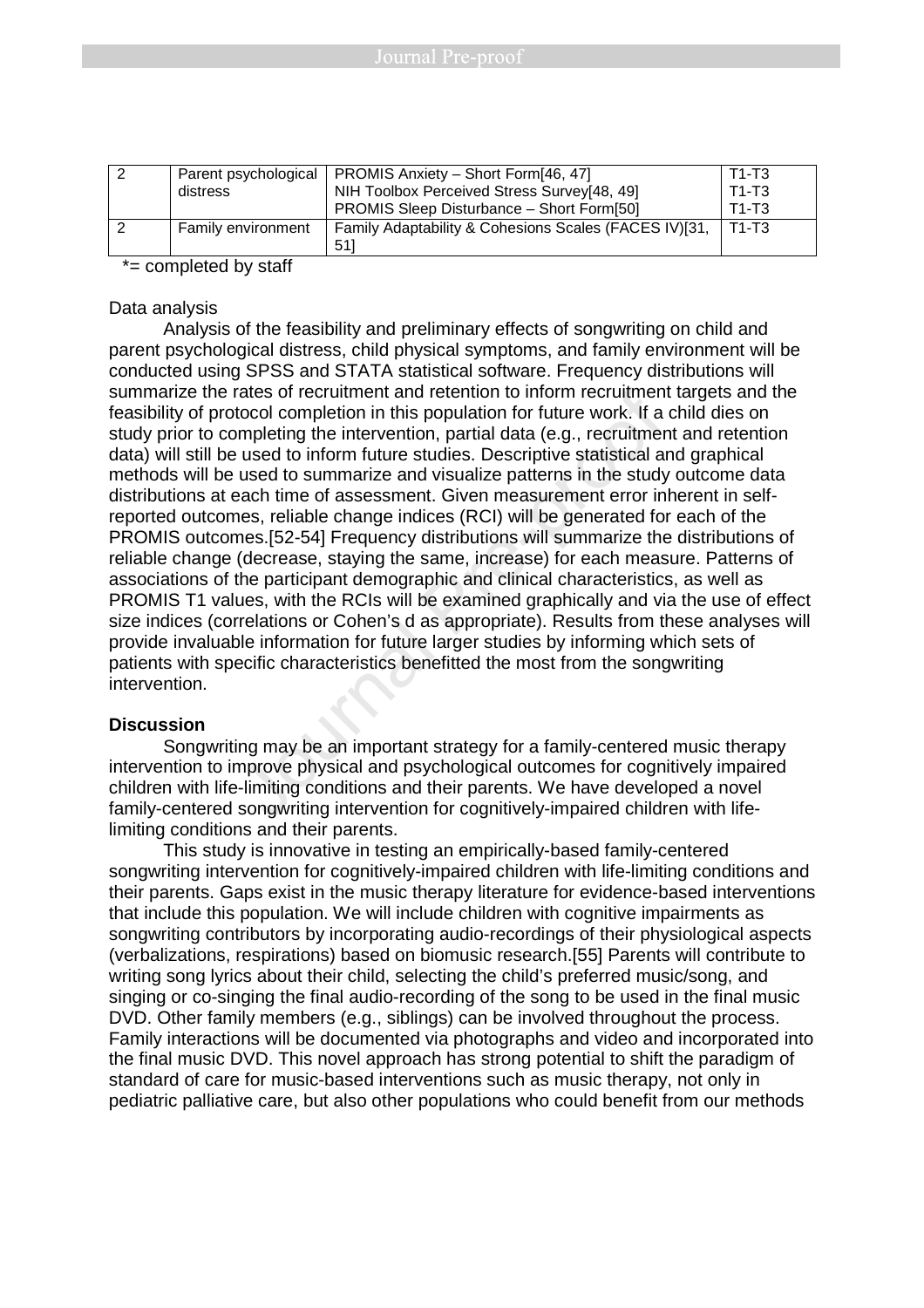of delivering a songwriting intervention to individuals with cognitive or verbal impairments.

 This study is novel to remotely-deliver a songwriting intervention. Although previous research has utilized face-to-face music-based intervention delivery methods,[56-64] few studies have used remotely-delivered methods which are critical for home-based interventions needed for pediatric palliative care.[18, 65] Our remotelydelivered songwriting intervention will expand our potential impact and increase access for cognitively-impaired pediatric palliative care populations.

 Our study is pioneering to additionally test the potential impact of family-centered songwriting on child and parent outcomes before and after a child's death. Previous work has shown that bereaved parents and siblings have found continuing bonds (maintaining connections with the deceased) as a meaningful way to promote healthy coping and adjustment.[66] Children near the end of life often desire to do or say things to be remembered, yet cognitive or verbal impairments can preclude these children from participating in services which facilitate documentation of their legacies.[66-68] Legacymaking has been explored in both adult and pediatric populations.[32, 33, 66, 68-72] Legacy-making in adults has been shown to increase patients' sense of dignity, purpose, meaning, and will to live, while decreasing suffering and depressive symptoms.[72] Our work has shown that legacy-making can improve psychological distress, physical symptoms, and family components (quality of communication) among children with cancer (ages 7-17) and their parents.[32, 33, 67, 70] Firstname and sometions with the decased) as a meaningful way to pre-<br>innections with the decased) as a meaningful way to performent.[66] Children near the end of life often desire ted, yet cognitive or verbal impairments

 This study is led by a study team composed of pediatric palliative care nursing scientists, a music scientist, a clinical psychologist, a pediatric palliative care clinician, pediatric and parent caregiver experts, and pediatric board-certified music therapists. Our team represents a unique interdisciplinary collaboration among music, nursing, medicine, and psychology, but also a unique melding of science and alternative and complementary medicine. There is an on-going need to develop evidence-based music interventions that promote improved psychological and physical outcomes for ill children and their parents and potentially reduce the risk for long-term negative consequences. The usefulness of music-based health interventions to improve outcomes for children with cognitive impairments associated with life-limiting conditions and their parents is largely unexplored. Our study will provide rigorous evidence to fill the gap.

#### **Limitations**

 This music therapy songwriting protocol was developed for cognitively-impaired children ages 5 to 17 years of age with life-limiting conditions, thus, generalizability will be limited to this population. The protocol also does not allow for extended family members, such as grandparents, to be active participants in the intervention sessions. However, parent feedback on the satisfaction survey will allow us to explore participant feedback for future modifications. Few existing measures include parent-proxy questions appropriate to assess child psychological distress for cognitively-impaired children, resulting in limited child assessments. Future work should include exploring the feasibility of additional physiological measures (e.g., salivary cortisol) to further measure songwriting effects for these children. The remotely-delivered intervention also requires participants to have internet access for Zoom sessions. We do have one study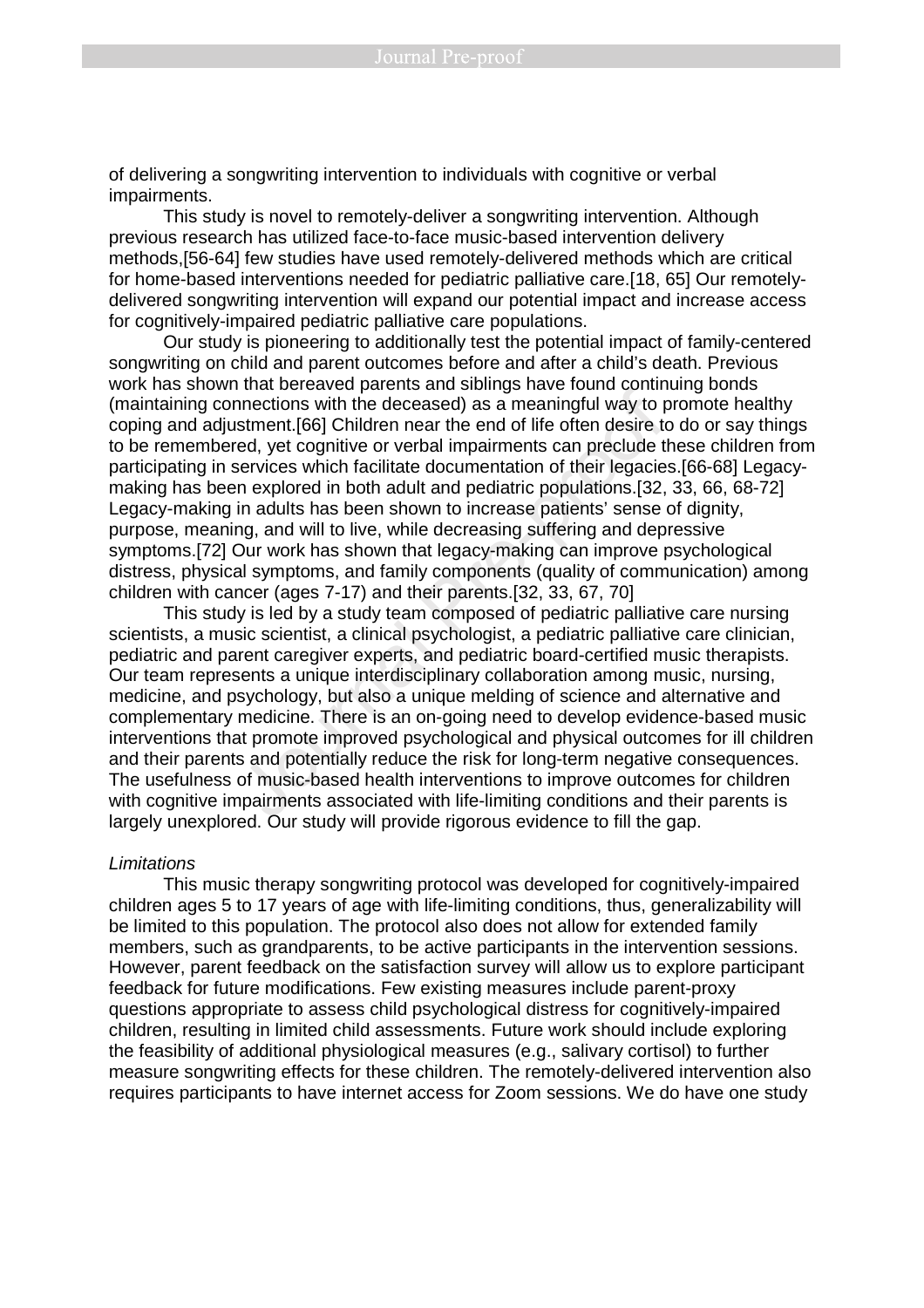iPad with internet access available for loan to families located nearby, however, this would likely not be feasible for a future larger multi-site study.

## **Conclusion**

 Music therapy and other music-based interventions have shown strong benefits for children with life-limiting conditions but have not been extensively tested in children with cognitive impairments and advanced illness. Our first step is to test the feasibility and preliminary efficacy of our songwriting intervention for cognitively-impaired children with advanced life-limiting conditions and their parents. We have assembled a strong multi-site interdisciplinary team with established collaboration, as well as content and methods expertise to examine songwriting in the cognitively-impaired pediatric palliative care population.

## **Acknowledgements**

This work was supported by the Vanderbilt University Chancellor's Faculty Fellow (PI: Dr. Terrah Akard) and NIH/National Center for Advancing Translational Sciences (grant number UL1 TR000445).

Macknowledgements<br>Direction Contains the Vanderbilt University Chancellor's Factor<br>This work was supported by the Vanderbilt University Chancellor's Factor.<br>Terrah Akard) and NIH/National Center for Advancing Translations<br>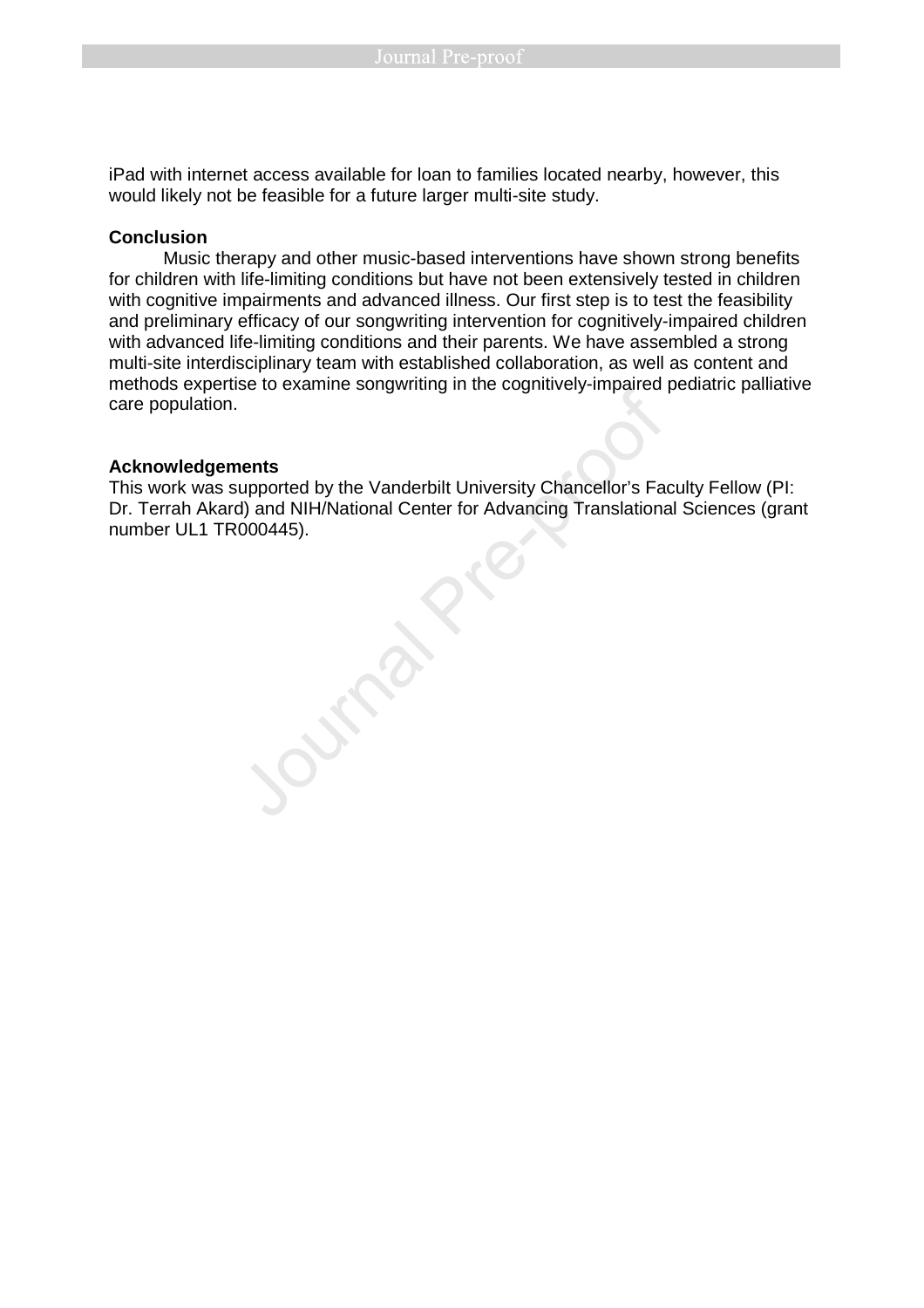## **References**

- 1. Himelstein, B.P., et al., Pediatric palliative care. N Engl J Med, 2004. 350(17): p. 1752- 62.
- 2. Chan, W., et al., Executive functioning mediates the effect of behavioral problems on depression in mothers of children with developmental disabilities. Am J Intellect Dev Disabil, 2017. 122(1): p. 11-24.
- 3. Song, J., M.R. Mailick, and J.S. Greenberg, Health of parents of individuals with developmental disorders or mental health problems: Impacts of stigma. Social Science & Medicine, 2018. 217: p. 152-158.
- 4. Valicenti-Mcdermott, M., et al., Parental stress in families of children with autism and other developmental disabilities. Journal of Child Neurology, 2015. 30(13): p. 1728-1735.
- 5. Haase, J.E., et al., The resilience in illness model, part 1: Exploratory evaluation in adolescents and young adults with cancer. Cancer Nurs, 2014. 37(3): p. E1-12.
- 6. Humphrey, L.M., et al., Psychological well-being and family environment of siblings of children with life threatening illness. J Palliat Med, 2015. 18(11): p. 981-4.
- 7. Knapp, C.A., et al., Family support in pediatric palliative care: How are families impacted by their children's illnesses? J Palliat Med, 2010. 13(4): p. 421-6.
- 8. Murphy, N.A., et al., The health of caregivers for children with disabilities: Caregiver perspectives. Child Care Health Dev, 2007. 33(2): p. 180-7.
- 9. Remedios, C., et al., A pre-test and post-test study of the physical and psychological effects of out-of-home respite care on caregivers of children with life-threatening conditions. Palliat Med, 2015. 29(3): p. 223-30.
- 10. Shoshani, A., K. Mifano, and J. Czamanski-Cohen, The effects of the Make a Wish intervention on psychiatric symptoms and health-related quality of life of children with cancer: A randomised controlled trial. Quality of Life Research, 2016. 25(5): p. 1209- 1218. E., et al., rie resimine in imess model, part 1. Exploratory<br>this and young adults with cancer. Cancer Nurs, 2014. 37(3)<br>t, L.M., et al., Psychological well-being and family environm<br>ith life threatening illness. J Palliat
- 11. Olagunju, A.T., et al., Child's symptom burden and depressive symptoms among caregivers of children with cancers: An argument for early integration of pediatric palliative care. Annals of Palliative Medicine, 2016. 5(3): p. 157-165.
- 12. Siden, H. and R. Steele, Charting the Territory: Children and families living with progressive life-threatening conditions. Paediatr Child Health, 2015. 20(3): p. 139-44.
- 13. Zimmermann, K., et al., Patterns of paediatric end-of-life care: A chart review across different care settings in Switzerland. BMC Pediatr, 2018. 18(1): p. 67.
- 14. Zablotsky, B., et al., Prevalence and trends of developmental disabilities among children in the United States: 2009–2017. Pediatrics, 2019. 144(4): p. e20190811.
- 15. Institute, S.C.s. The Facts About Intellectual Disability. 2020 [cited 2020; Available from: https://www.siskin.org/196.445/intellectual-disabilities.
- 16. Stallard, P., et al., Pain in cognitively impaired, non-communicating children. Arch Dis Child, 2001. 85(6): p. 460-2.
- 17. Thienprayoon, R., et al., Defining Provider-Prioritized Domains of Quality in Pediatric Home-Based Hospice and Palliative Care: A Study of the Ohio Pediatric Palliative Care and End-of-Life Network. J Palliat Med, 2018. 21(10): p. 1414-1435.
- 18. Thienprayoon, R., M. San Julian Mark, and D. Grossoehme, Provider-prioritized domains of quality in pediatric home-based hospice and palliative care: A study of the Ohio pediatric palliative care and end-of-life network. J Palliat Med, 2018. 21(3): p. 290- 296.
- 19. Friedel, M., et al., Access to paediatric palliative care in children and adolescents with complex chronic conditions: A retrospective hospital-based study in Brussels, Belgium. BMJ Paediatr Open, 2019. 3(1): p. e000547.
- 20. Hsieh, R.L., et al., Quality of life and impact of children with unclassified developmental delays. J Paediatr Child Health, 2013. 49(2): p. E116-21.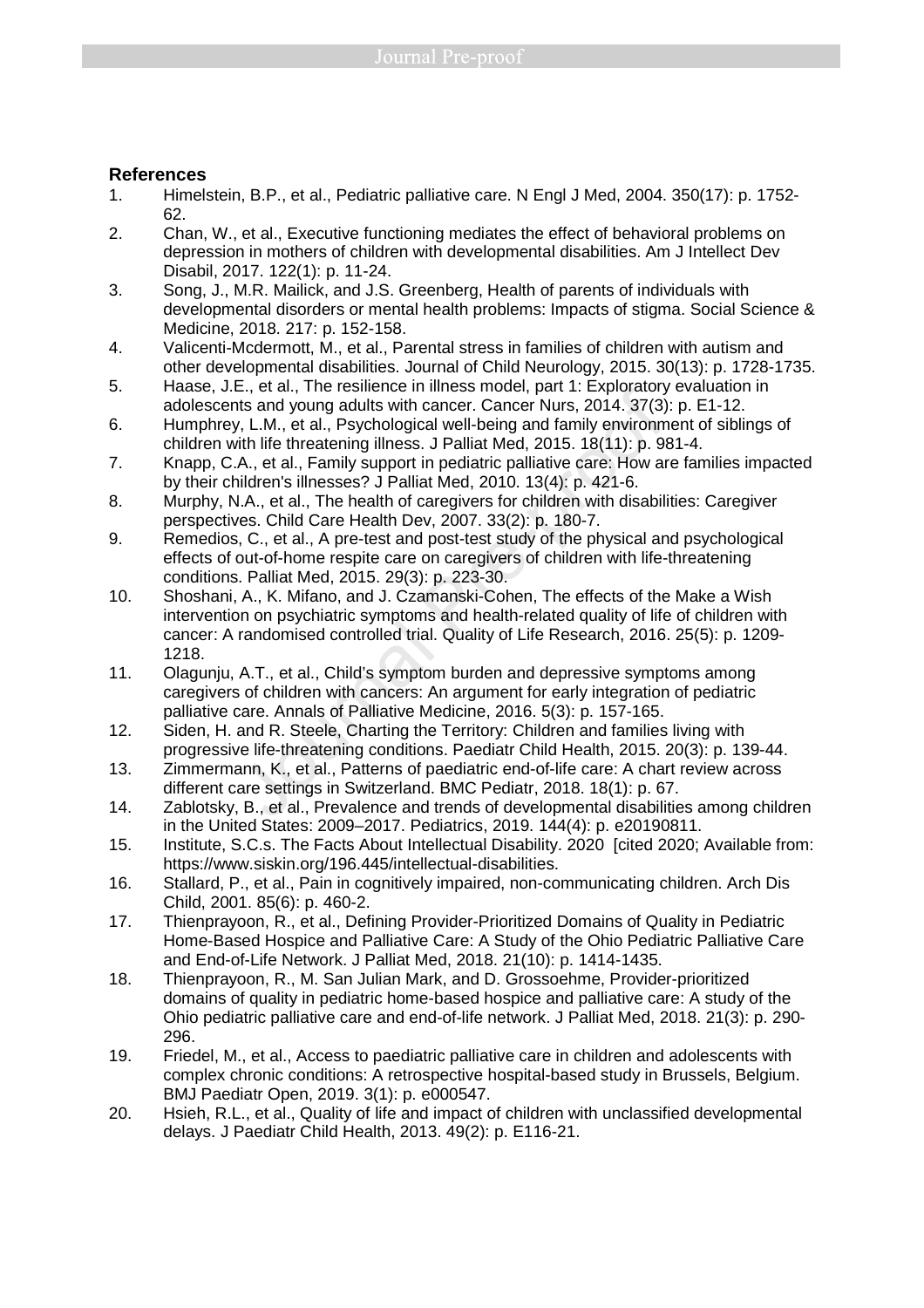- 21. Dyson, L.L., Response to the presence of a child with disabilities: Parental stress and family functioning over time. Am J Ment Retard, 1993. 98(2): p. 207-18.
- 22. Barry, P., et al., Music therapy CD creation for initial pediatric radiation therapy: A mixed methods analysis. J Music Ther, 2010. 47(3): p. 233-63.
- 23. Lindenfelser, K.J., C. Hense, and K. McFerran, Music therapy in pediatric palliative care: Family-centered care to enhance quality of life. Am J Hosp Palliat Care, 2012. 29(3): p. 219-26.
- 24. Cheung, S., et al., Biomusic: An auditory interface for detecting physiological indicators of anxiety in children. Front Neurosci, 2016. 10: p. 401.
- 25. Lindenfelser, K.J., C. Hense, and K. McFerran, Music therapy in pediatric palliative care: Family-centered care to enhance quality of life. American Journal of Hospice Care, 2012. 29(3): p. 219-26.
- 26. Bell, R., Medicinal music: Music therapy in end of life care. Journal of Complimentary Medicine and Alternative Healthcare, 2017. 2(4).
- 27. Rainey Perry, M.M., Relating improvisational music therapy with severely and multiply disabled children to communication development. J Music Ther, 2003. 40(3): p. 227-46.
- 28. Stegemann, T., et al., Music therapy and other music-based interventions in pediatric health care: An overview. Medicines (Basel), 2019. 6(1).
- 29. Mrazova, M. and P. Celec, A systematic review of randomized controlled trials using music therapy for children. J Altern Complement Med, 2010. 16(10): p. 1089-95.
- 30. Bradt, J., et al., Music interventions for improving psychological and physical outcomes in cancer patients. Cochrane Database Syst Rev, 2016(8): p. Cd006911.
- 31. Robb, S.L., et al., Randomized clinical trial of therapeutic music video intervention for resilience outcomes in adolescents/young adults undergoing hematopoietic stem cell transplant: A report from the Children's Oncology Group. Cancer, 2014. 120(6): p. 909- 17. be the case. Contract the capture of life care. Journal of leforcinal music: Music therapy in end of life care. Journal of and Alternative Healthcare, 2017. 2(4).<br>
Pre-pry, M.M., Relating improvisational music therapy wit
- 32. Akard, T.F., et al., Digital storytelling: An innovative legacy-making intervention for children with cancer. Pediatric Blood & Cancer, 2015. 62(4): p. 658-65.
- 33. Akard, T.F., et al., Transforming a face-to-face legacy intervention to a web-based legacy intervention for children with advanced cancer. Journal Of Hospice and Palliative Nursing, 2020. 22(1): p. 49-60.
- 34. Harris, P.A., et al., Research electronic data capture (REDCap)--a metadata-driven methodology and workflow process for providing translational research informatics support. Journal of Biomedical Informatics, 2009. 42(2): p. 377-381.
- 35. Harris, P.A., et al., The REDCap consortium: Building an international community of software platform partners. J Biomed Inform, 2019. 95: p. 103208.
- 36. Hanser, S.B., et al., Home-based music strategies with individuals who have dementia and their family caregivers. J Music Ther, 2011. 48(1): p. 2-27.
- 37. Lai, H.L., Y.M. Li, and L.H. Lee, Effects of music intervention with nursing presence and recorded music on psycho-physiological indices of cancer patient caregivers. J Clin Nurs, 2012. 21(5-6): p. 745-56.
- 38. Magill, L., The meaning of the music: The role of music in palliative care music therapy as perceived by bereaved caregivers of advanced cancer patients. Am J Hosp Palliat Care, 2009. 26(1): p. 33-9.
- 39. Wetherick, D., Music in the family: Music making and music therapy with young children and their families. J Fam Health Care, 2009. 19(2): p. 56-8.
- 40. Williams, K.E., et al., The effectiveness of a short-term group music therapy intervention for parents who have a child with a disability. Journal of Music Therapy, 2012. 49(1): p. 23-44.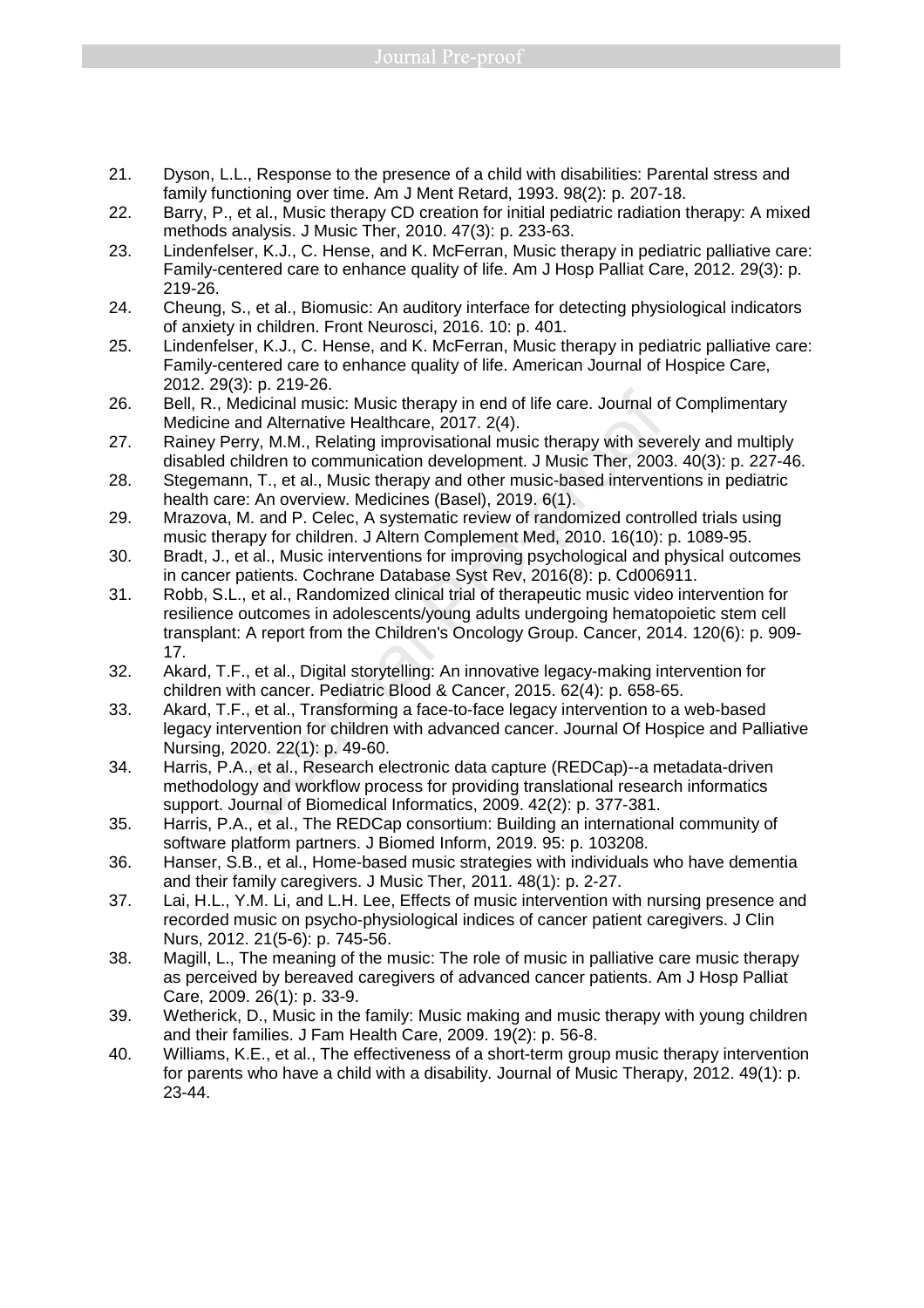- 41. PROMIS® (Patient-Reported Outcomes Measurement Information System). Explore measurement systems. Available from: http://www.healthmeasures.net/exploremeasurement-systems/promis.
- 42. Forrest, C.B., et al., Development and validation of the PROMIS Pediatric Sleep Disturbance and Sleep-Related Impairment item banks. Sleep, 2018. 41(6).
- 43. Bevans, K.B., et al., Qualitative Development and Content Validation of the PROMIS Pediatric Sleep Health Items. Behav Sleep Med, 2018: p. 1-15.
- 44. Bevans, K.B., et al., Psychometric Evaluation of the PROMIS(R) Pediatric Psychological and Physical Stress Experiences Measures. J Pediatr Psychol, 2018. 43(6): p. 678-692.
- 45. Bevans, K.B., et al., Qualitative development of the PROMIS(R) pediatric stress response item banks. J Pediatr Psychol, 2013. 38(2): p. 173-91.
- 46. Pilkonis, P.A., et al., Item banks for measuring emotional distress from the Patient-Reported Outcomes Measurement Information System (PROMIS(R)): depression, anxiety, and anger. Assessment, 2011. 18(3): p. 263-83.
- 47. Busse, M., et al., Parent responses to stress: PROMIS(R) in the NICU. Critical care nurse, 2013. 33(4): p. 52-60.
- 48. Kupst, M.J., et al., Assessing stress and self-efficacy for the NIH Toolbox for neurological and behavioral function. Anxiety, stress, and coping, 2015. 28(5): p. 531- 544.
- 49. Salsman, J.M., et al., Emotion assessment using the NIH Toolbox. Neurology, 2013. 80(11 Suppl 3): p. S76-86.
- 50. Yu, L., et al., Development of short forms from the PROMIS sleep disturbance and Sleep-Related Impairment item banks. Behav Sleep Med, 2011. 10(1): p. 6-24.
- 51. Olson, D., FACES IV and the Circumplex Model: Validation study. J Marital Fam Ther, 2011. 37(1): p. 64-80.
- 52. Jacobson, N.S. and P. Truax, Clinical significance: A statistical approach to defining meaningful change in psychotherapy research. J Consult Clin Psychol, 1991. 59(1): p. 12-9.
- 53. Jacobson, N.S., W.C. Follette, and D. Revenstorf, Psychotherapy outcome research: Methods for reporting variability and evaluating clinical significance. Behavior Therapy, 1984. 15(4): p. 336-352. The Mathemath Source Mathemath System (PROMIS(R)<br>
Outcomes Measurement Information System (PROMIS(R))<br>
nd anger. Assessment, 2011. 18(3): p. 263-83.<br>
, et al., Parent responses to stress: PROMIS(R) in the NICI<br>
13. 33(4):
- 54. Christensen, L. and J.L. Mendoza, A method of assessing change in a single subject: An alteration of the RC index. Behavior Therapy, 1986. 17(3): p. 305-308.
- 55. Blain-Moraes, S., et al., Biomusic: A novel technology for revealing the personhood of people with profound multiple disabilities. Augment Altern Commun, 2013. 29(2): p. 159- 73.
- 56. Ak, J., et al., Impact of music therapy on breast milk secretion in mothers of premature newborns. J Clin Diagn Res, 2015. 9(4): p. Cc04-6.
- 57. Chen, C.-J., et al., Effects of preferred music therapy on peer attachment, depression, and salivary cortisol among early adolescents in Taiwan. Journal of Advanced Nursing, 2019. 75(9): p. 1911-1921.
- 58. Hepp, P., et al., Effects of music intervention during caesarean delivery on anxiety and stress of the mother a controlled, randomised study. BMC Pregnancy Childbirth, 2018. 18(1): p. 435.
- 59. Robb, S.L. and A.G. Ebberts, Songwriting and digital video production interventions for pediatric patients undergoing bone marrow transplantation, part II: an analysis of patientgenerated songs and patient perceptions regarding intervention efficacy. J Pediatr Oncol Nurs, 2003. 20(1): p. 16-25.
- 60. Haase, J.E., et al., Adolescent/young adult perspectives of a therapeutic music video intervention to improve resilience during hematopoietic stem cell transplant for cancer. Journal of music therapy, 2019.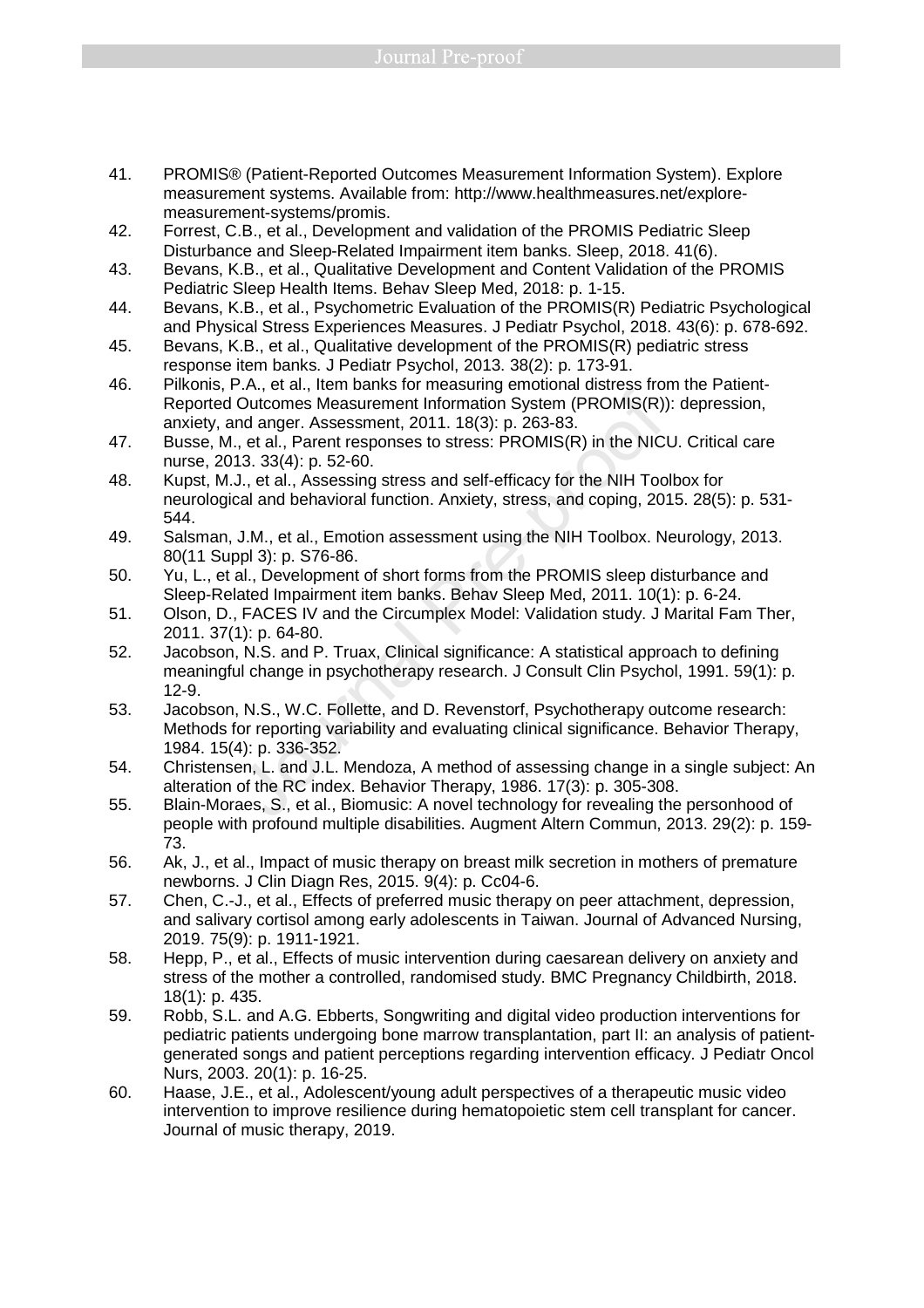- 61. Sharda, M., et al., Music improves social communication and auditory-motor connectivity in children with autism. Transl Psychiatry, 2018. 8(1): p. 231.
- 62. McPherson, T., et al., Active and passive rhythmic music therapy interventions differentially modulate sympathetic autonomic nervous system activity. Journal of Music Therapy, 2019. 56(3): p. 240-264.
- 63. de la Rubia Ortí, J.E., et al., Does music therapy improve anxiety and depression in alzheimer's patients? J Altern Complement Med, 2018. 24(1): p. 33-36.
- 64. Uggla, L., et al., An explorative study of qualities in interactive processes with children and their parents in music therapy during and after pediatric hematopoietic stem cell transplantation. Medicines (Basel), 2019. 6(1).
- 65. Chong, P.H., et al., Paediatric palliative care improves patient outcomes and reduces healthcare costs: evaluation of a home-based program. BMC Palliat Care, 2018. 17(1): p. 11.
- 66. Foster, T.L., et al., Bereaved parents' and siblings' reports of legacies created by children with cancer. J Pediatr Oncol Nurs, 2009. 26(6): p. 369-76.
- 67. Foster, T.L., et al., National survey of children's hospitals on legacy-making activities. J Palliat Med, 2012. 15(5): p. 573-8.
- 68. Akard, T.F., et al., From qualitative work to intervention development in pediatric oncology palliative care research. J Pediatric Oncol Nurs, 2013. 30(3): p. 153-60.
- 69. Akard, T.F., et al., Bereaved mothers' and fathers' perceptions of a legacy intervention for parents of infants in the NICU. J Neonatal Perinatal Med, 2018. 11(1): p. 21-28.
- 70. Akard, T.F., et al., Improved parent-child communication following a RCT evaluating a legacy intervention for children with advanced cancer. Progress in Palliative Care, IN PRESS (2020). ppatient of a Highland Medicine Transfer and Sublings' reports of legacies<br>p. 11.<br>p. 11. Foster, T.L., et al., National survey of children's hospitals on legacy-near<br>children with cancer. J Pediatr Oncol Nurs, 2009. 26(6):
- 71. Coyle, N., The hard work of living in the face of death. J Pain Symptom Manage, 2006. 32(3): p. 266-74.
- 72. Chochinov, H.M., et al., Dignity therapy: a novel psychotherapeutic intervention for patients near the end of life. J Clin Oncol, 2005. 23(24): p. 5520-5.